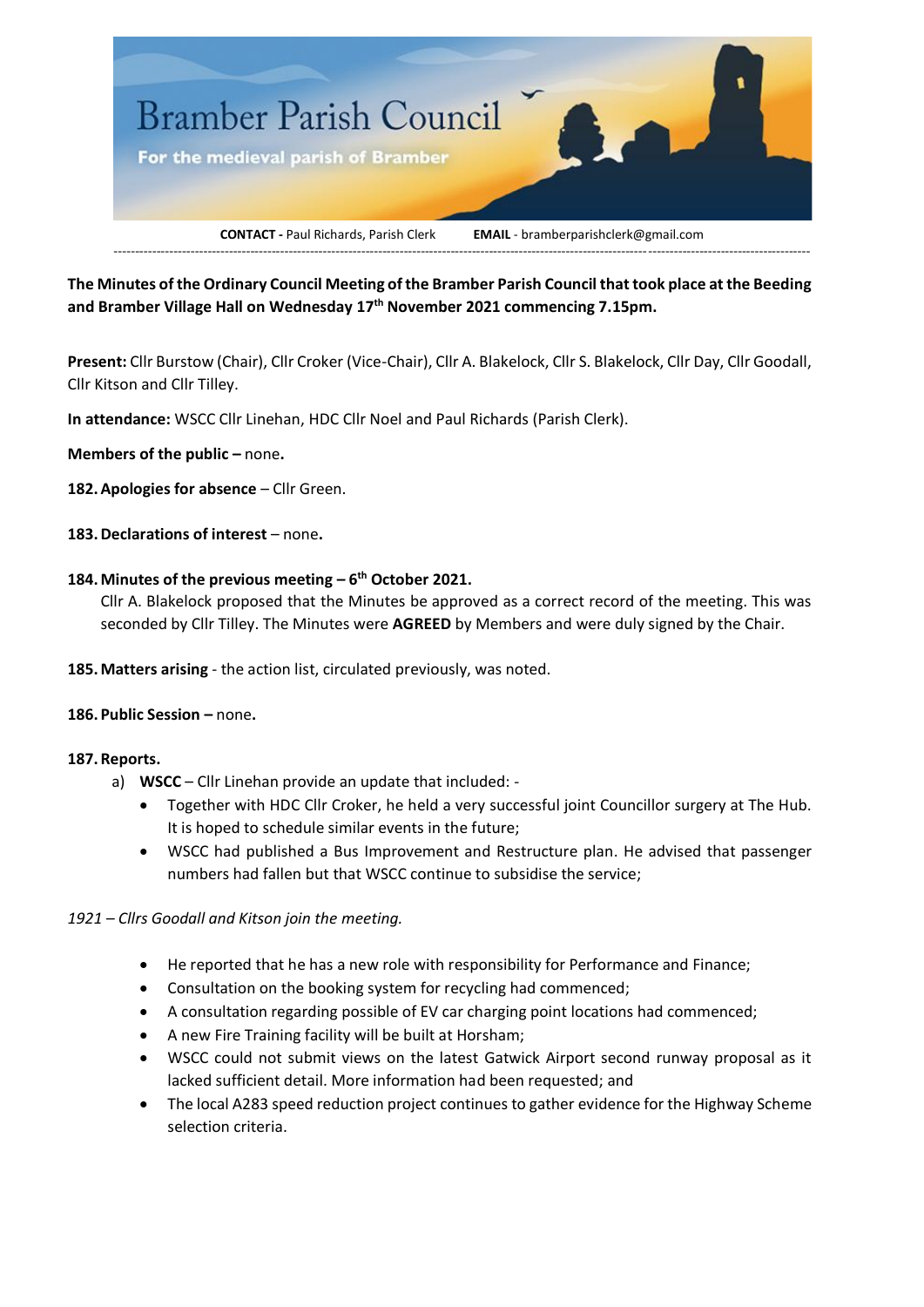- b) **HDC –** HDC Cllr Noel provided an update that included:
	- Due to changes related to water neutrality, all new build planning developments are on hold currently. This was expected to last for at least 6 months. Some Applications approved previously are also undergoing further review;
	- The HDC Leader had resigned creating a vacancy. A new Leader will be elected on  $25<sup>th</sup>$ November 2021;
	- The Wilder Horsham project had commenced by requesting a 'Call for Sites';
	- Cllr Croker advised that a unique EV car charging contract is to be let which requires no investment/subsidy from HDC. The charging model will be overseen by a Strategy Board. The programme will start with a review and repair of existing EV charging facilities.;
	- Cllr Croker reported that the latest Government Spending Review was regarded as 'not very helpful'. The final settlement was expected in December 2021 which should give more clarity. A rise of around 2% in Council Tax bills could be expected. In addition, the impact of recent inflation rises may increase costs;
	- Cllr Croker advised that the '123' green waste trial had commenced and had been well received; and
	- The bookable waste clothing and small electricals collection service will be externally funded until 31<sup>st</sup> December 2021 but it will be extended with, perhaps, a reduced level of service.
- **c) Neighbourhood Wardens**  report noted.
- **d) Joint Parishes Cemetery Committee –** report noted.
- **e) Joint Parishes Youth Committee –** the Chair advised that the Cuthman Centre was now available for the service providing a proper base for the youth clubs. A request for an increase in costs for the service was expected. Numbers of service users for Bramber remain small and numbers have reduced recently.
- **f) HALC –** meeting to be held on 30th November 2021.
- g) **Village Hall –** Cllr Tilley reported that finances remain healthy and that a £5,000 legacy donation had been received recently. A new fire alarm system had been installed and work continues on the energy assessment project. No Christmas Fayre is planned this year due to Covid.
- **h) Website –** visitor numbers increased in the month.

# **188.Highways and Public Rights of Way.**

- a) **Clays Field**
	- Cllr A. Blakelock reported that Steyning PC had not supported a motion to open discussions with the landowner to adopt a large part of Clays Field. The Chair thanked her for her comprehensive report on the meeting and reminded Members of the previous BPC decision to seek Local Green Space status for Clays Field once the HDC Local Plan had been approved;
	- HDC Cllr Noel suggested that Clays Field would a good site for the Wilder Horsham project;
	- Cllr Croker requested that the Clerk research how to apply for an Asset of Community Value. This may be relevant to Clays Field. He also advised that reliance on BPC's made NHP should not be assumed for new developments as the HDC Local Plan might override the NHP.
	- Cllr Kitson asked that the Clerk also obtain a copy of the HDC Heritage Statement produced by Norman Kwan at HDC during the NP process; and
	- The Chair suggested that she would liaise with the Chair of Steyning PC regarding this matter.
- b) **Other** none.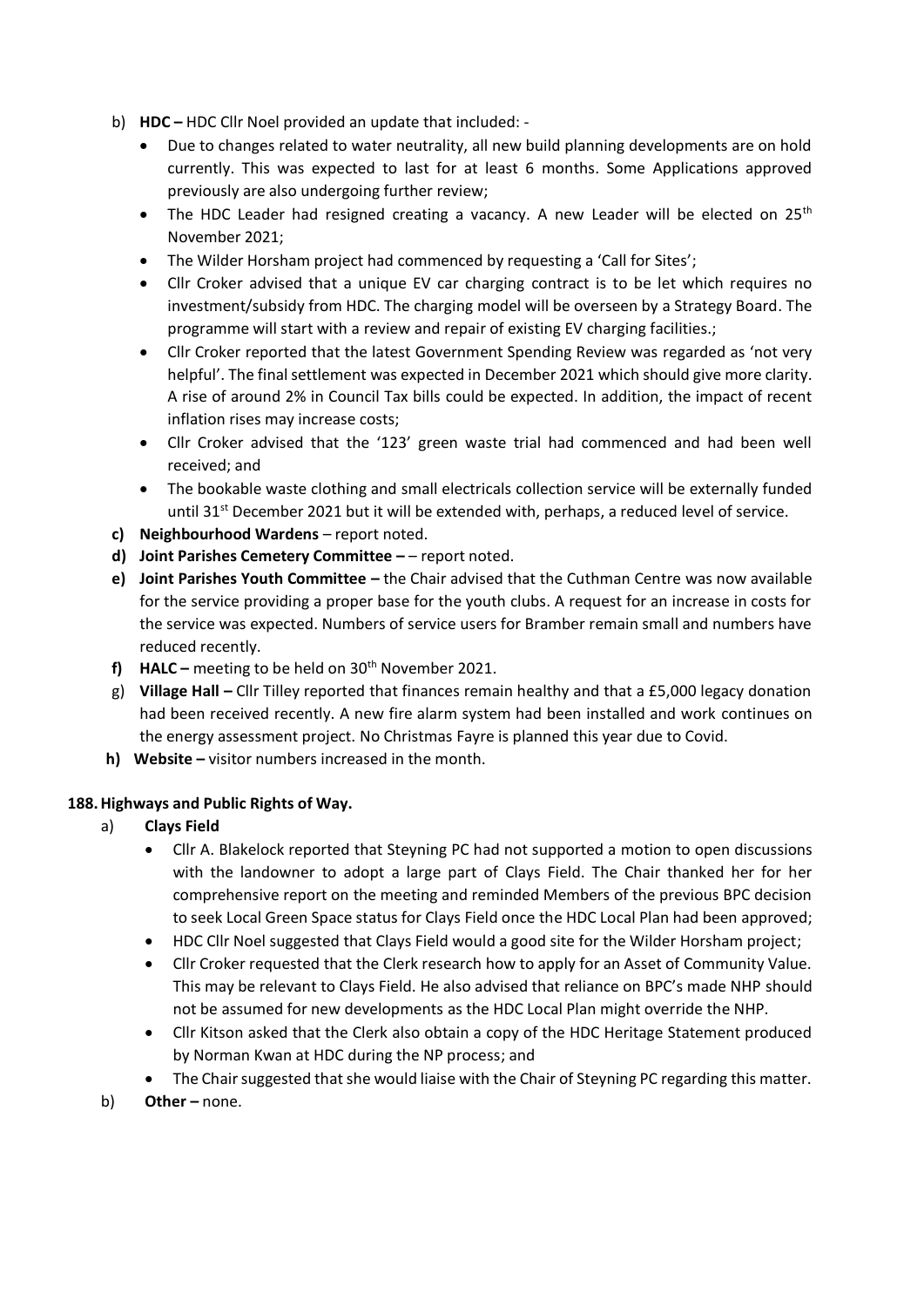# **189. Finance and General Purposes.**

- a) **Payments for November 2021 -** Members **AGREED** that the payments for November 2021 be paid (see appendix A for the payments schedule).
- b) **Q2 Variance Report –** the Clerk referred to the report, circulated previously. The Chair advised that the Christmas Tree costs would be supported by a local business.
- c) **2022/23 draft budget –** the Clerk reminded Members that the budget and precept must be approved at the meeting on  $6<sup>th</sup>$  December 2021. He referred to the draft budget, circulated previously, and asked Members to forward any suggested amendments before the next meeting. The Clerk was asked to write to the Bramber Society to assess the potential cost benefit from reducing the number of baskets. He was also asked to re-model the budget with an option to create a zero increase in precept.

# **190.Planning.**

- a) **Applications.**
	- **SDNP/21/05319/TCA - The Old Tollgate, The Street, Bramber -** Fell x 1 Horse Chestnut (works to trees in conservation area);

After review and consideration, Members offered, unanimously, **NO OBJECTION** to the application;

• **DC/21/2433 - Field View, Clays Hill, Bramber** - Erection of a replacement boundary wall and railings to front the property.

After review and consideration, Members Voted to **OBJECT** to the application (4 x votes to object and 3 x abstentions). The visibility splays shown in drawing 2.10 'Proposed Plan and North elevation' are in error as they fail to account correctly for (a) the gradient of Clays Hill and (b) the location and width of the existing telegraph pole on the visibility splay to the east. Photos in support of these comments have been forwarded to the HDC case officer.

# b) **Decisions**

- **PERMITTED - DC/21/0914 - 13 The Ridings, Bramber** Fell 1 x Beech;
- **PERMITTED - DC/21/1720 – Loxwood, Maudlin Lane, Bramber** Surgery to 3 x Scots Pine
- **PERMITTED SDNP/21/02024/LIS - Maudlin Barn, Maudlin Lane, Bramber** Alterations to existing outbuilding, including recladding and addition of doors (Listed Building Consent);
- **PERMITTED SDNP/21/01294 - Tinpots Cottage, Botolphs Road, Bramber** Creation of a rear dormer to existing garages and erection of detached single-storey outbuilding.
- **PERMITTED SDNP/21/03172-HOUS - Maudlin Farmhouse, Maudlin Lane, Bramber** Erection of a single storey timber framed building to provide garden equipment storage, workshop facilities and ancillary accommodation to existing outdoor swimming pool
- **WITHDRAWN SDNP/21/03173-LIS - Maudlin Farmhouse, Maudlin Lane, Bramber** Erection of a single storey timber framed building to provide garden equipment storage, workshop facilities and ancillary accommodation to existing outdoor swimming pool (Listed Building Consent)

# **191.Neighbourhood Plan**

Cllr A. Blakelock referred to the A283 speed reduction project. She will circulate a 12-point criteria assessment for Members to complete. This will assist in the evidence case required for the project.

The Chair asked that, by the next meeting, updates and initial costing proposals be drafted.

# **192.Queen's Green Canopy –** awaiting Tree Warden report**.**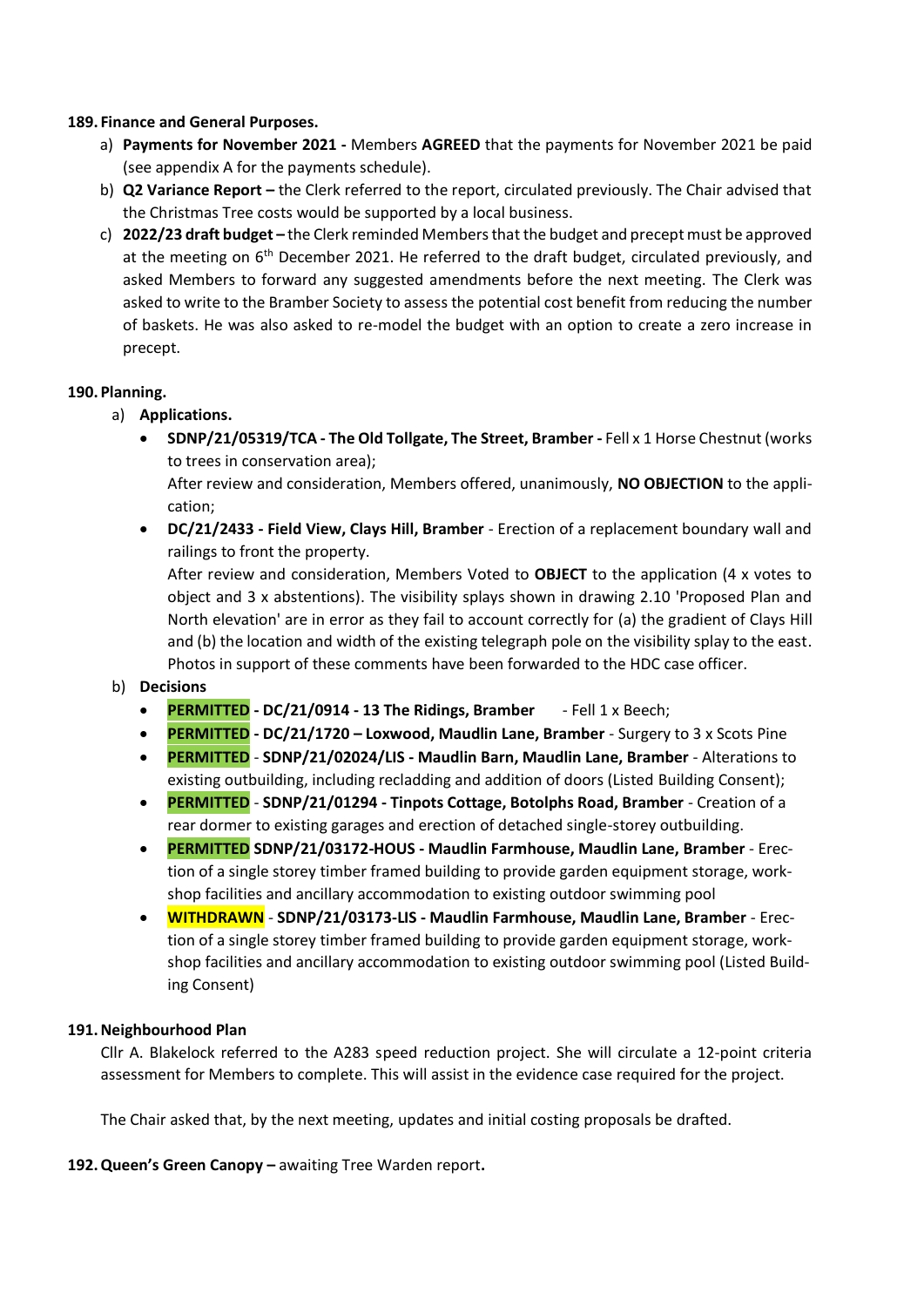#### **193. Consultations.**

• **SDNPA Call for Nature Sites** – the Chair referred to the consultation, circulated previously. As BPC own no land, no response would be required.

# **194.Message from the Chair.**

Members expressed their support for the leaflet that would be printed and circulated to residents. A revised draft would be presented at the next meeting for review.

# **195.Public Toilet.**

The Clerk advised that an electrician would repair or replace the electronic lock on 2<sup>nd</sup> December 2021. Until then, the Chair will continue to open the toilets and the cleaner will lock up.

# **196. Environment -** The Chair advised that: -

- she represented BPC at the Remembrance Sunday event at the local Church;
- the notice boards have been tidied and notices rearranged; and
- the generator and pump will need PAT testing. The Clerk was asked to arrange.

# **197. Climate Emergency and Steyning Greening 2030.**

- **a) Steyning Greening**  Cllr A. Blakelock referred to the recent Climate March. It was very well attended and showed good community spirit. She also advised that the Transport Group will meet next in January 2022.
- **b) 20 mph zone project –** Cllr Goodall advised that next meeting will be held in late November 2021.

**198.Draft Model Code of Conduct –** Members **AGREED**, unanimously, to adopt the Policy.

# **199. Correspondence – as from 27/09/2021.**

| <b>DATE</b> | <b>FROM</b>     | <b>SUBJECT</b>                          |
|-------------|-----------------|-----------------------------------------|
| 28/9        | H <sub>DC</sub> | Compliance cases                        |
| 1/10        | <b>HDC</b>      | Downslink closure - Shoreham            |
| 5/10        | <b>HDC</b>      | Water neutrality and planning decisions |
| 5/10        | HDC             | Compliance team statistics (Sept 2021)  |
| 6/10        | <b>SDNPA</b>    | Invitation – nature recovery workshop   |
| 6/10        | <b>SDNPA</b>    | TAN consultation - renewable energy     |
| 6/10        | Wardens         | New supervisor                          |
| 18/10       | Wardens         | Sept report                             |
| 18/10       | <b>WSALC</b>    | <b>Board minutes</b>                    |
| 18/10       | <b>WSCC</b>     | Highway verges                          |
| 18/10       | <b>SDNPA</b>    | Help Nature to Re-Nature video          |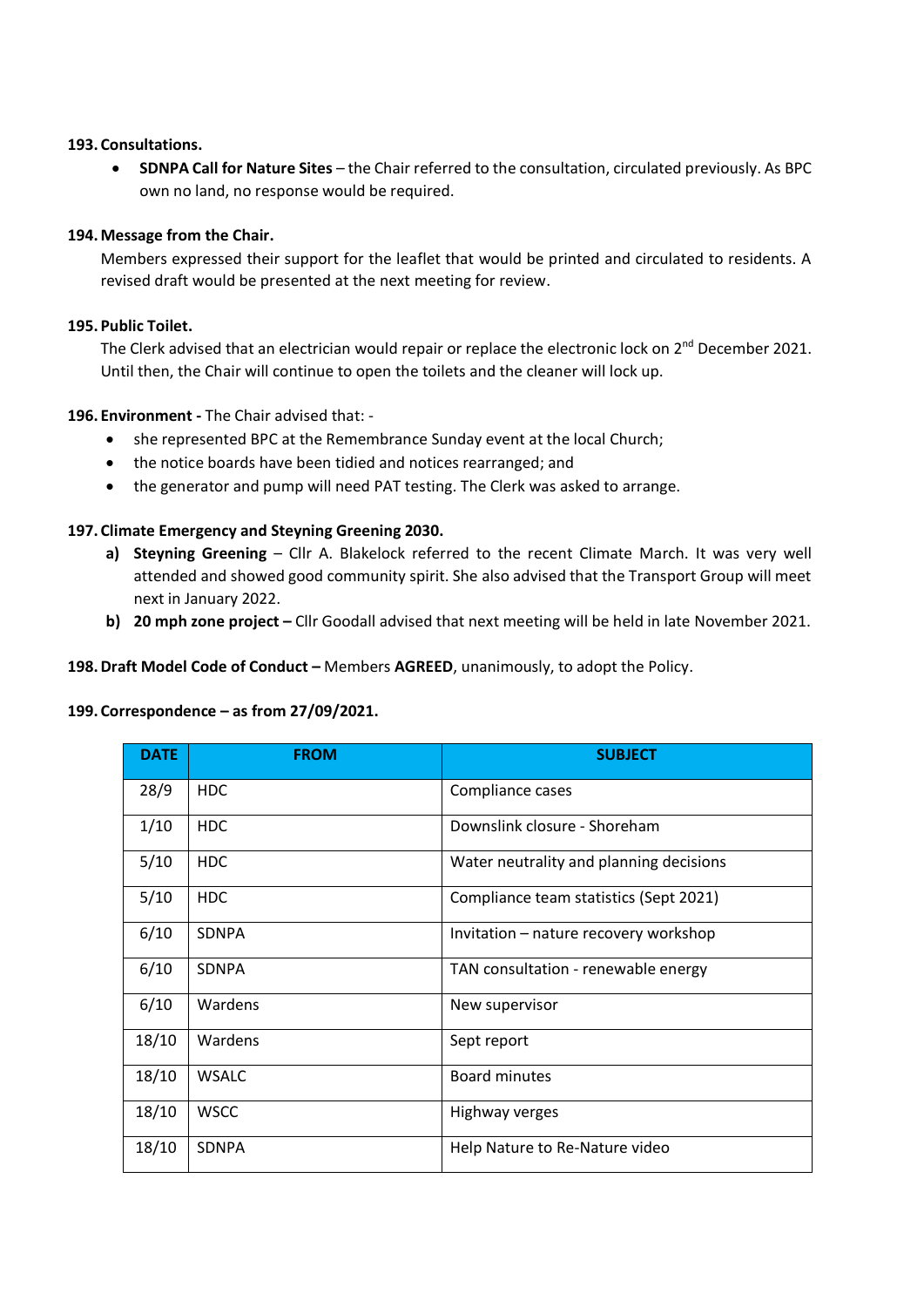| <b>DATE</b> | <b>FROM</b>              | <b>SUBJECT</b>                    |
|-------------|--------------------------|-----------------------------------|
| 18/10       | <b>Sussex Police</b>     | Rural crime update                |
| 18/10       | <b>SDNPA</b>             | Newsletter                        |
| 21/10       | <b>HDC</b>               | Water neutrality update           |
| 28/10       | <b>HDC</b>               | Delay to Local Plan               |
| 28/10       | WSCC/EA                  | Flood warning                     |
| 28/10       | <b>WSCC Highways</b>     | Verges and biodiversity           |
| 29/10       | <b>WSALC</b>             | Letter re Wealdcross development  |
| 29/10       | Clerk                    | Steyning PC and Clays Field       |
| 29/10       | <b>WSCC Highways</b>     | Maudlin Lane roadworks - 11/11/21 |
| 1/11        | <b>WSALC</b>             | Planning training dates           |
| 1/11        | <b>HDC</b>               | Climate change                    |
| 1/11        | <b>WSALC</b>             | Budget update and implications    |
| 2/11        | <b>Greening Steyning</b> | Climate March 6/11/21             |
| 3/11        | <b>WSCC</b>              | Climate commitments               |

# **200.Items for inclusion on the next Agenda.**

- Budget and Precept;
- NHP project updates; and
- Chair's leaflet.

# **201.Date of the next meetings.**

- Ordinary Meeting 15th December 2021 at the Beeding and Bramber Village Hall; and
- Planning Meeting TBA subject to receipt of planning applications.

The meeting closed at 21:24

Signed…………………………………………………………………………………………………………… Chairman

Date……………………………………………………………………………………………………………….